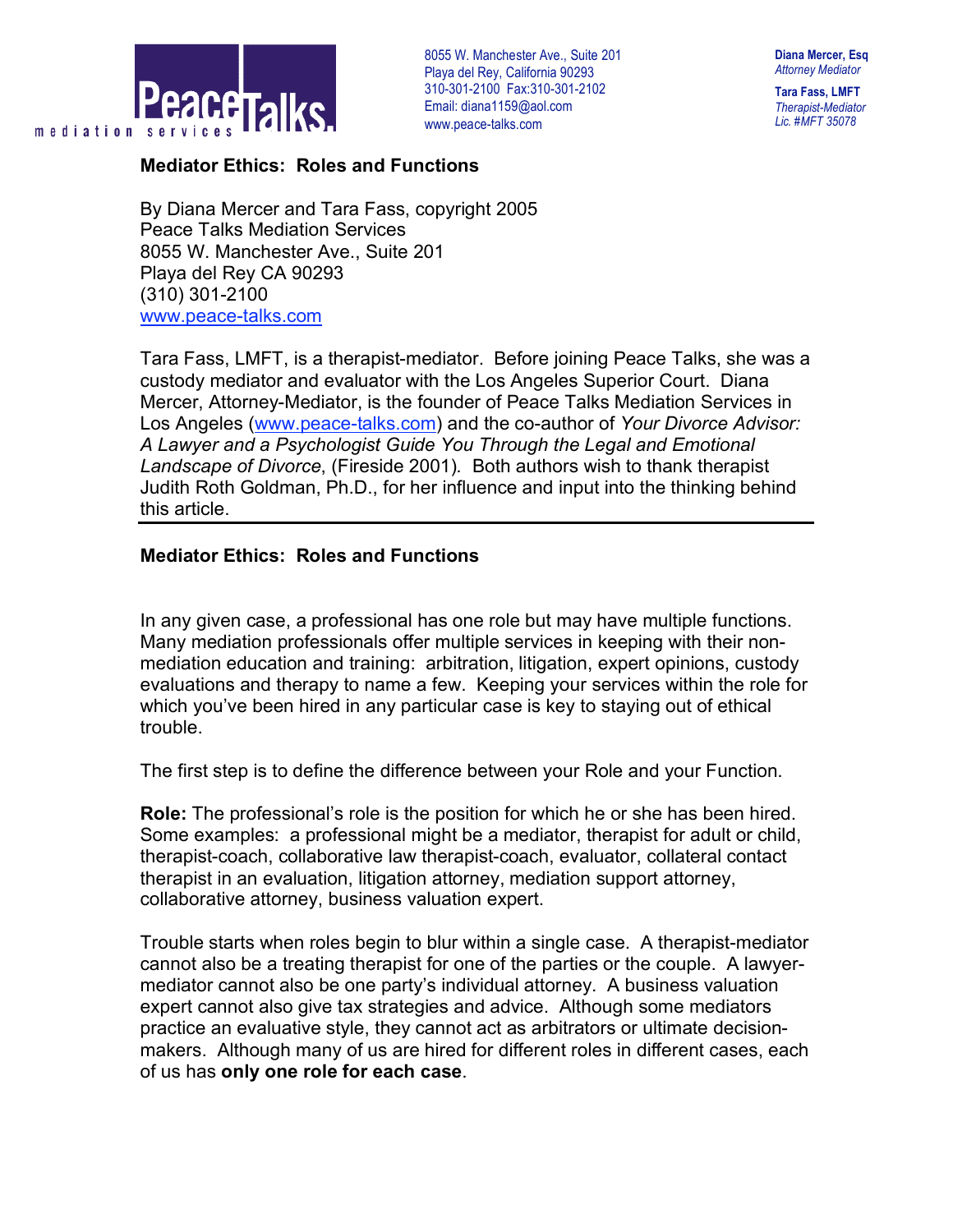

8055 W. Manchester Ave., Suite 201 . Playa del Rey, California 90293 310-301-2100 Fax:310-301-2102 Email: diana1159@aol.com www.peace-talks.com

**Diana Mercer, Esq** *Attorney Mediator*

**Tara Fass, LMFT** *Therapist-Mediator Lic. #MFT 35078*

**Function:** Although the professional has been hired for a discrete **role**: his or her position or task in a case (therapist-mediator, litigation attorney), he or she may also be able to use different skills from his or her professional background and have different **functions**, which are necessary or helpful to the client(s) within that one case, *consistent with his or her role in that case*.

What functions you will be comfortable providing within any given role are discretionary within the ethical boundaries of your underlying profession. The examples we've provided below are guidelines only, and are not necessarily where you'd set your individual boundaries with respect to functions you'd fulfill within any given role.

## **Example:**

Therapist-mediator: Role is mediator.

| <b>Appropriate functions for therapist-mediator</b>                                                                | <b>Inappropriate functions</b>                                                                           |
|--------------------------------------------------------------------------------------------------------------------|----------------------------------------------------------------------------------------------------------|
| Taking a detailed family history for the purpose<br>of understanding the family's developmental<br>lifecycle.      | Treating the family or any<br>individual member of it.                                                   |
| Identifying interpersonal dynamics in the couple's<br>interactions that contribute to the couple's conflict        | Exploring the couple's<br>dynamic for the purpose<br>of marital reconciliation                           |
| Identifying the consequences of the above as it<br>affects the children in the family system                       | Treating the children                                                                                    |
| Translating the parties' individual and collective<br>experiences of the conflict by putting words to<br>feelings. | Interpreting the meaning<br>of such experiences to a<br>generalized context<br>beyond the issue at hand. |
| Attorney-mediator: Role is mediator                                                                                |                                                                                                          |
| <b>Appropriate functions for attorney-mediator</b>                                                                 | <b>Inappropriate functions</b>                                                                           |
| Providing both clients with copies of statutes<br>on a given issue                                                 | Giving legal advice<br>to one party                                                                      |

making settlement suggestions insisting on a settlement

option